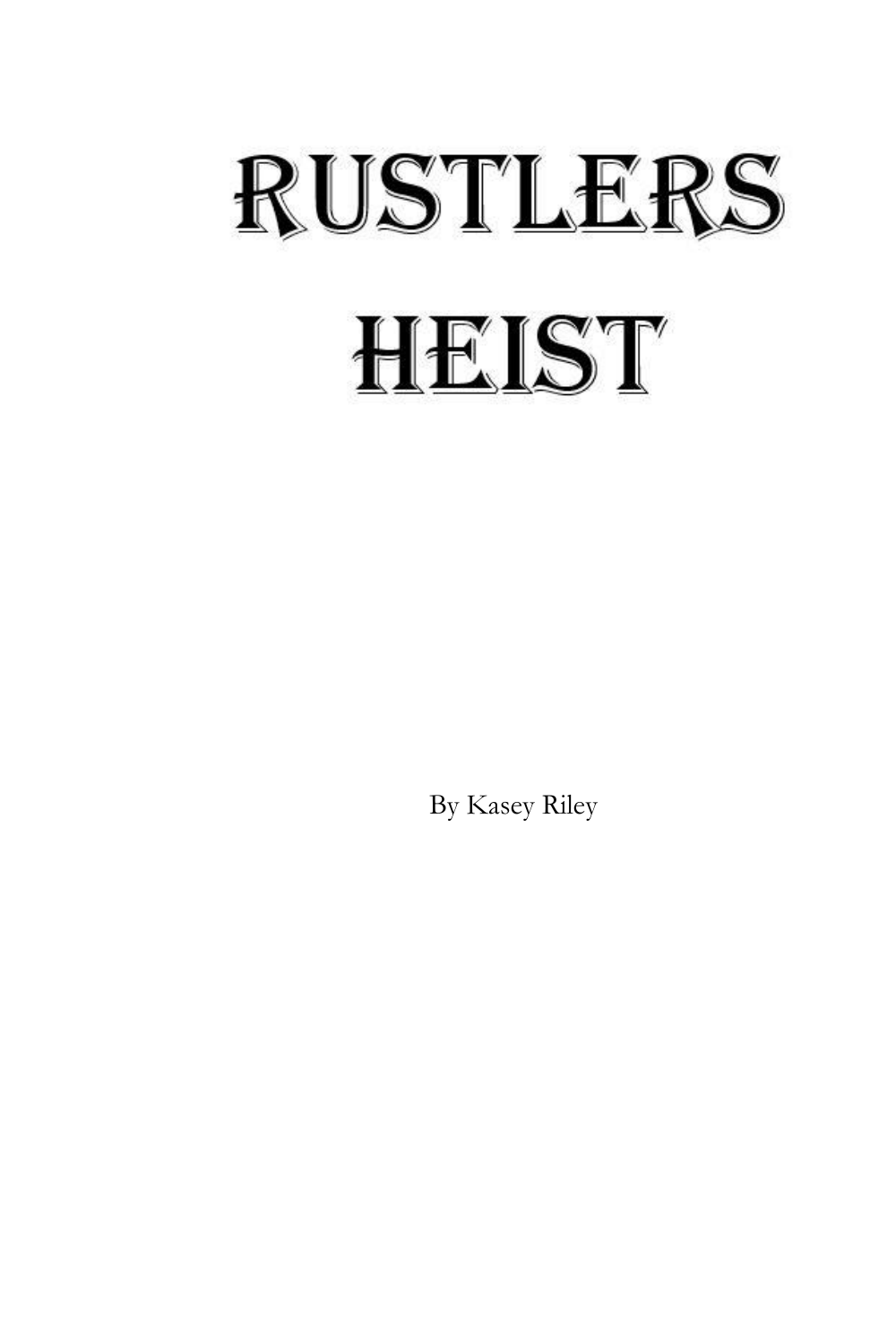## ALL RIGHTS RESERVED

No part of this book may be reproduced or transmitted in any form or by any means, electronic or mechanical, including photocopying, recording, or by any information storage and retrieval system, without permission in writing from the author, except in the case of brief quotations embodied in reviews.

This is a work of fiction. All names, characters, places, and events are the work of the author's imagination.

Any resemblance to real persons, places, companies, or events is coincidental.

Copyright 2022 – Kasey Riley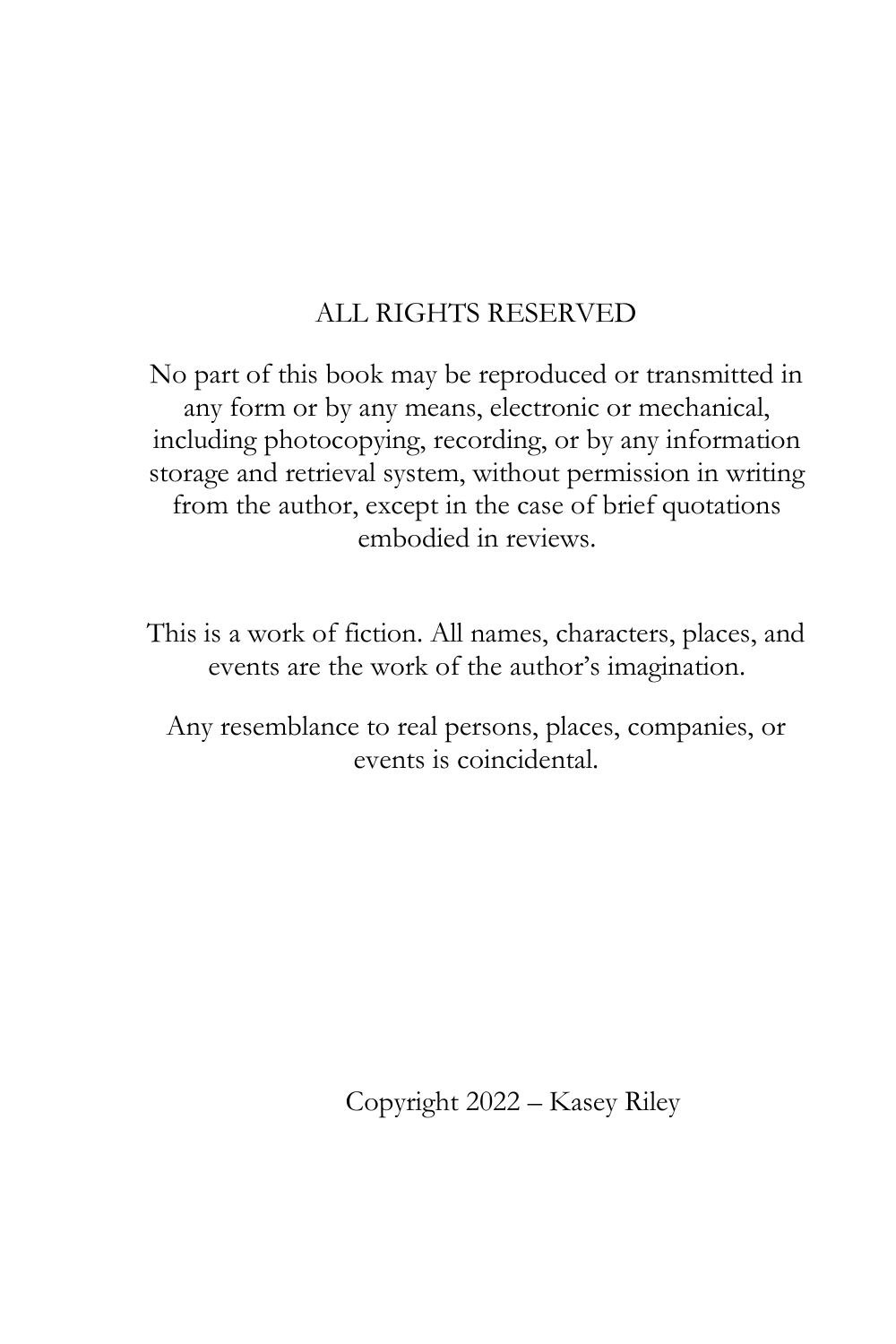## **Chapter One**

"Sheena, are all the riders accounted for? We need to start back to the R-bar-B if we expect to get there before sundown." Bethany's red gelding, Coup, danced a circle as she spoke. He was more than ready to hit the trail again. Thirteen miles back home would be a cakewalk for the retired endurance horse.

Sheena side-stepped out of Coup's path and laughed. "Yep. I got three horses in the trailer and their riders in the truck, and you've got the other twenty-two riders to lead back. I'm surprised they all look energetic at this point of the day. We've had a great fund-raiser for Betty's Animal Rescue. Suzie will bring up the rear on Gypsy so there won't be any stragglers." She waved the group off onto the trail down into the canyon before returning to the guests in the truck.

The scattered white clouds caused the late afternoon sun to play hide-and-seek on the trail into the canyon. The rising breeze felt chilly, as expected for the second Saturday in May at this elevation. The riders, filled with the tasty food from the picnic and relaxed from the music, held random conversations as their horses moseyed down the trail to the crossing of Blue Creek close to the Gunnison River. The horses knew they were heading back, and the pace picked up wherever the track allowed. Bethany chuckled at Coup, who knew this trail, day or night, sun or rain, and seemed to feel the pace was slower than needed. She drew him in more than once when he tried to shift gears.

"How's everyone doing? Anyone need to stop for anything?" Bethany yelled the question to the riders behind her by turning in her saddle. When the query reached the last rider, Suzie waved to show no one had needed to stop. Now came the fun part. It was quite a climb up out of this gorge.

A whinny off to her right made Bethany swing her whole body in that direction. It was doubtful that there would be stray riders in the gorge today. Her skin goosebumped, remembering the last time she heard a horse but didn't see it. The day they found Gypsy without Suzie. It couldn't be Gypsy today. She and Suzie were at the back of the group. Having stopped Coup, blocking the other riders, Bethany turned to the group.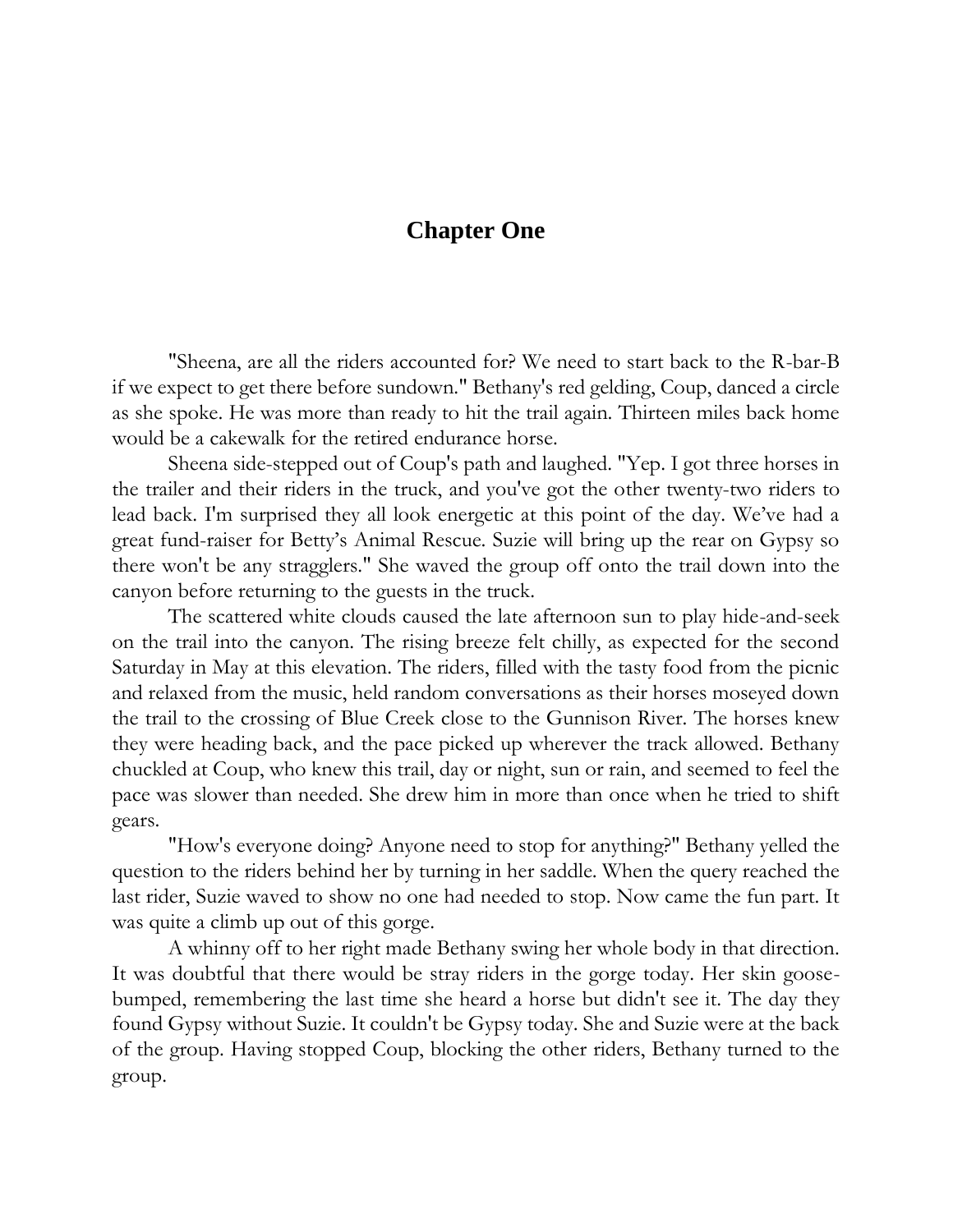"Take a minute. There's possibly a horse and rider over that rise. I'll be right back," Bethany warned the group of the approaching rider. She directed her horse up the trail toward the river. This side was the tougher of the two ways down to the Gunnison, and she hoped it was mustangs over the rise. The whinny sounded again, closer. Coup responded and picked up his pace.

At the top of the rise, Bethany saw a saddled but riderless horse limping toward her. She recognized the horse. What in hell was Buster doing out here? More importantly, where was his rider? Oh, crap! Bethany jumped off Coup and started walking down to the injured animal.

Buster's shoulder was bleeding from what looked to be rock scrapings with a deep gash on his right side, and the saddle horn laid over to the left. If Bethany guessed, she would think the horse had fallen off the trail to the right and rolled over on the saddle and possibly his rider. Unless the rider dived off to the left as the horse went down. She said a silent prayer for that to be the case. The fall had been a steep one, from the looks of the lacerations. Blood covered Buster's golden buckskin coat, and more red showed in the black of his lower back right leg. Neither injury was spurting, but both had shed quite a bit of blood. Judging by the dried and fresh blood, Bethany felt the accident had happened hours ago. The animal must have been wandering ever since, too sore to make it back to the ranch.

Hearing an approaching animal, Bethany grabbed the rein hanging from Buster's bit to keep him from moving. The horse behind Coup stopped, and Bethany turned to see Suzie climbing off of Gypsy.

"Holy cow! Poor Buster! What happened, ma'am?"

"Looks like he fell off the trail and rolled at least once down the embankment." After judging the teen, Bethany came to a decision. "I need you to lead the group back to camp. As soon as you reach the top of the ravine, call 911. Tell the operator we have a lost and possibly injured rider on this trail. You're going slow, so you get to lead Buster. He's sore, but it doesn't look like anything is dangerously hurt. Call Roger and have him meet you to get these people back to their rigs. Okay? Think you can do this?" Bethany watched Suzie straighten her shoulders, accepting the weight of this new responsibility.

"Yes, ma'am. I'll make sure everyone gets back to camp, and I'll call as soon as I have a signal. I'll text Roger right now, so he'll get that before I can get to the top of the canyon. Buster has a halter and lead rope tied to his saddle. I think he was supposed to be rented out for this event." Suzie pointed to the items tied to the back of the saddle.

Bethany quickly switched the horse's bridle to his halter. She was glad to see the attached rope was one of the twelve-foot variety. She managed to get Buster past Coup, who mildly pinned his ears at the other gelding because it was close to Bethany. In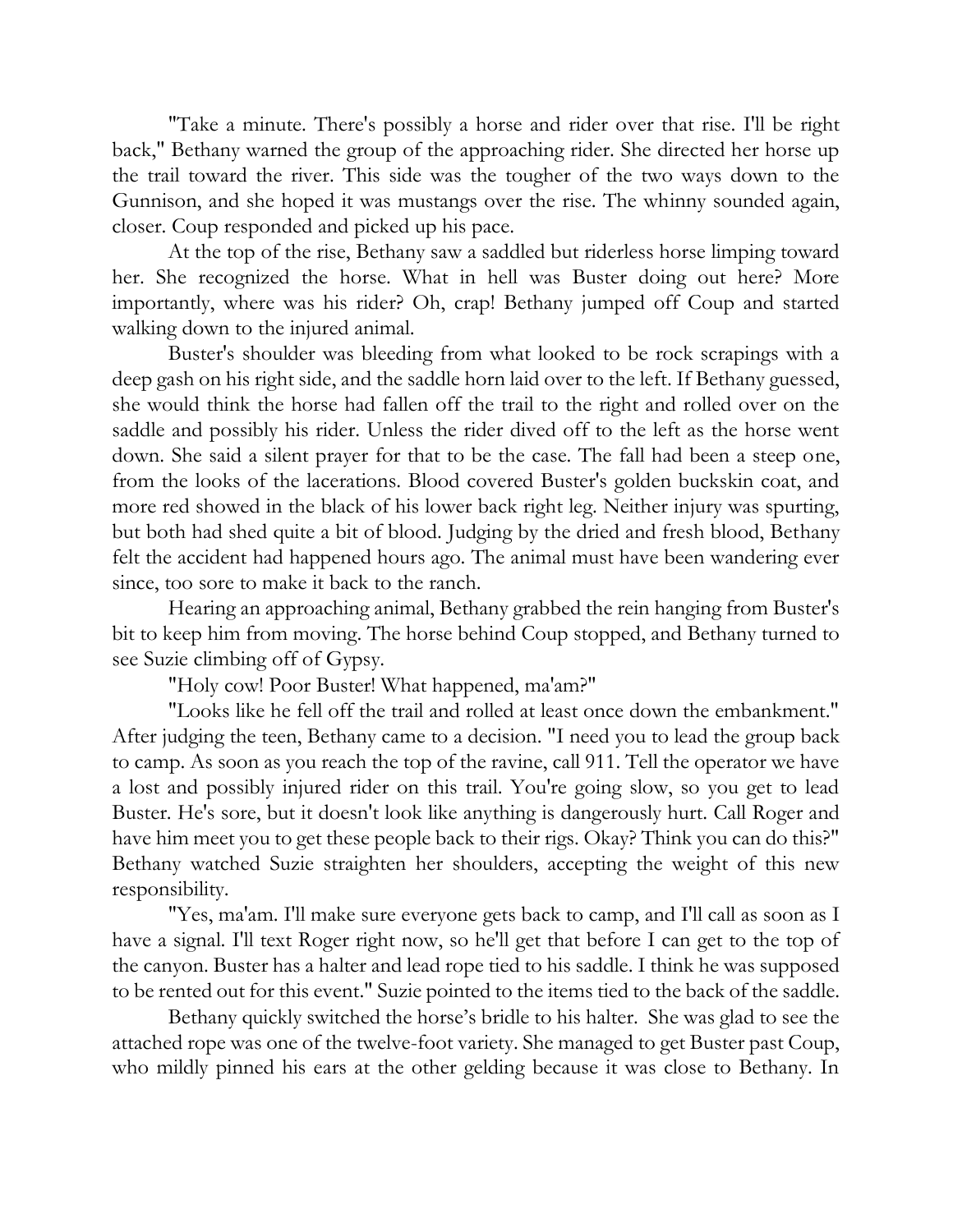Coup's mind, Bethany was in his herd, and other horses were *not* supposed to be close to her.

"Here you go. If it starts getting dark, send the riders up the trail. The worst that would happen is they would make the R-bar-M's gate and not know which direction to take. You've got another hour before the sun sets. You'll be riding in twilight once it goes behind the mountain." Bethany gave directions to Suzie's retreating back before turning back to Coup. "Okay, Bud. It's just you and me. Let's see if we can find the scene of the wreck before dark. The full moon is still several days off, but it should be bright enough for us to retrace our steps—if the clouds stay away."

Stepping up onto a boulder, Bethany swung herself on Coup and moved down the trail toward the river. She'd taken this trail before, but the storms last spring had caused a lot of the river bank to be washed out. She hoped that wasn't what happened to Buster. Obviously, the rider had missed the turn down to the Blue Creek crossing and, as a result, ended up on this nasty trail toward the Gunnison. A blood trail weaved from one side of the path to the other, where the horse had grazed his way back from the accident site.

Twenty minutes down the trail from where they had found Buster, Bethany found the spot of the disaster. At this point, what there was of the path was more of a deer track than a horse trail. She jumped off Coup and threw his reins over a nearby sagebrush. Coup was well trained. He'd wait for her unless something like a bear or cougar jumped out—then, it would be every creature for themselves in horse logic.

On foot, she stepped cautiously along the track's narrow ledge to the spot where a recent slide from erosion had taken out the entire path. She stopped and peered over the edge, whistling at the drop and the scramble marks in the loose soil. Yikes! Buster was lucky nothing had broken. The tracks below showed where the horse had regained his feet. The rider had either stumbled or slid down the long embankment, and it looked like he had possibly ended up in the river. Bethany shivered. That wasn't a good sign. She looked over at Coup, who appeared to be napping. "You wait here, boy. I'll be back." Bethany spoke mostly to hear her own voice.

She walked back to the horse almost as an afterthought and pulled the first aid kit and a rope from her saddle. R-bar-B wranglers tried to be prepared for the unexpected when leading a group. Patting Coup's shoulder, she stuck the kit in her baggy jacket pocket and slung the rope over her shoulder. She began the long descent to the edge of the river. A little way down the bank, she looked back up at the slide. Something didn't look right; the river couldn't have eroded this high up the hill, and there were no drainage grooves above it where water would have rushed to the river. There were too many wide-open spots above and below this location. The river would naturally lower and slow its flow in the broad basins, even in floods.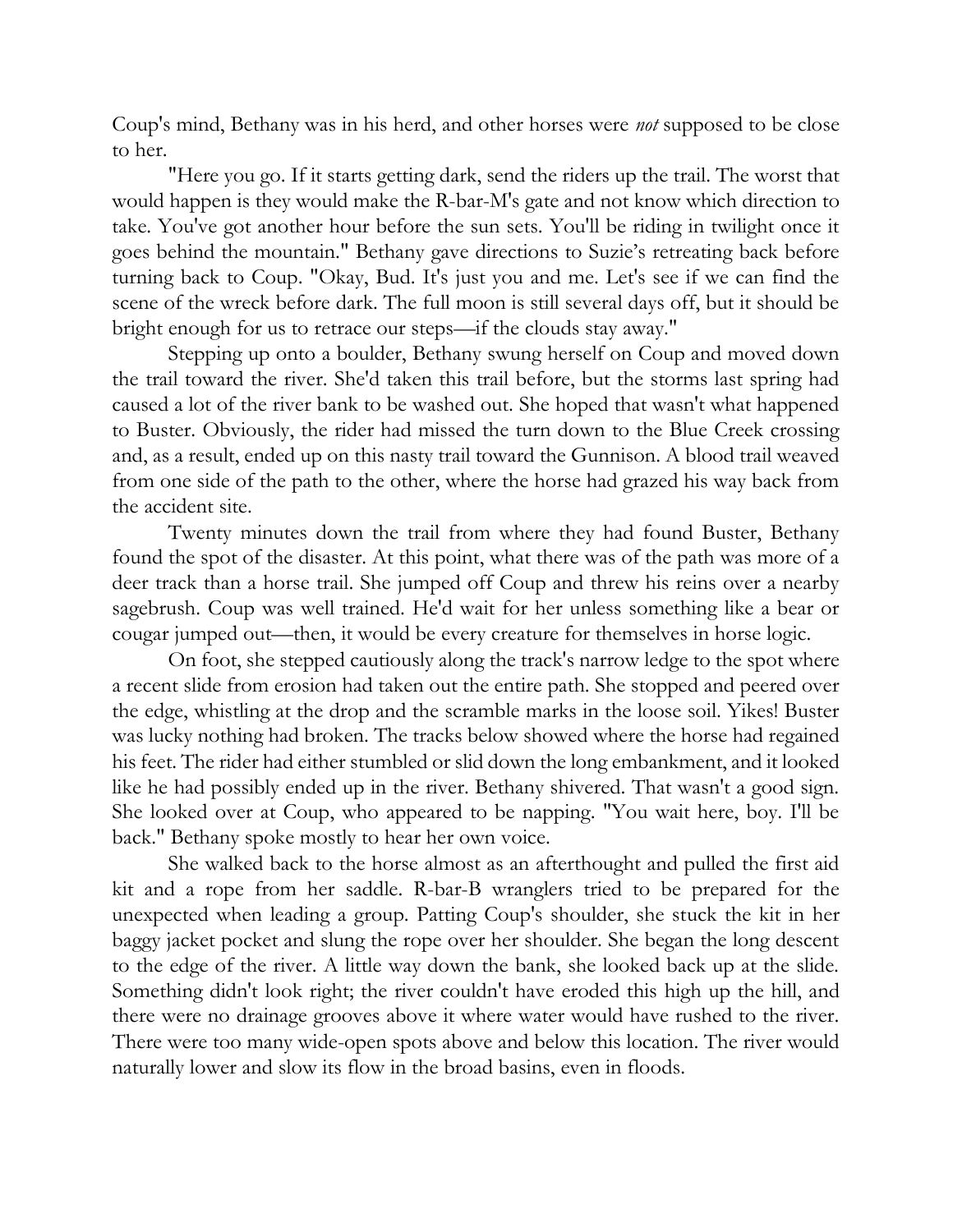Bethany found blood where the horse had come to rest. The rider's canteen and cell phone lay nearby. The loose dirt showed an impression of what might be an elbow or knee and about a yard farther, the depression caused by a body. She could envision a rider landing hard and scooting out from under the horse before possibly passing out. That would account for the "dirt angel" impression. Just below this spot, she saw where the likely injured rider had rolled over, possibly trying to stand, and then rolled head over heels down the remainder of the slide. At the river's edge, only one bootprint remained inches from the water. *SHIT!* From this angle, it looked like the rider had gone into the river.

Bethany moved to the side of the slide. No sense in messing up the tracks that Search and Rescue would need to track the unfortunate rider. She took photos with her phone in each part of the scene. Where the horse had rolled, and the rider had lain. Bethany followed down one side where the person had tumbled down to the river. There, she examined the bootprint, trying to tell if the rider was a man or a woman, and realized the bootprint was toe-heavy. The person had been off-balance, and from the proximity to the water, he must have fallen into the river. Even during the dry spells of summer, the Gunnison was never a slow-moving lazy river. A groggy, off-balance, possibly injured rider stood little chance against that current.

Bethany worked her way back up the slide, keeping out of the tracks made by the falling horse and rider until she was at eye level with the trail.

*"Sonofabitch."* Bethany muttered when she saw what looked to be shovel marks or pickaxe grooves eating into the soil and rocks under the trail. This wasn't a total accident. Someone had worked to destroy the track. Quickly, since the light was fading, she got photos of the bank under the trail. She was careful to get extra pictures of the bank before the wreck site and beyond where the track had broken off and slid down to the river.

With a heavy heart, worried the rider had been washed downriver, Bethany got back to Coup, turned him toward home, and mounted. She hadn't gone a half-mile before meeting riders and a person on a four-wheeler from the R-bar-M. Roger was leading them, and all Bethany wanted to do was fall into his arms and cry. The day had not turned out as she had planned. Not. At. All.

"Hey, babe. I saw Buster. What did you find?" Roger rode up to Bethany before asking.

"It doesn't look good—about a half-mile behind me. Buster got caught up where the trail gave way under him. He rolled. The rider managed to scramble out from under and might have laid there a few minutes or hours. Who knows? When the rider tried to stand, he must have been dizzy and tumbled head over heels down to the river. One clear bootprint is on the bank. It's toe-heavy, like the wearer still might have been out